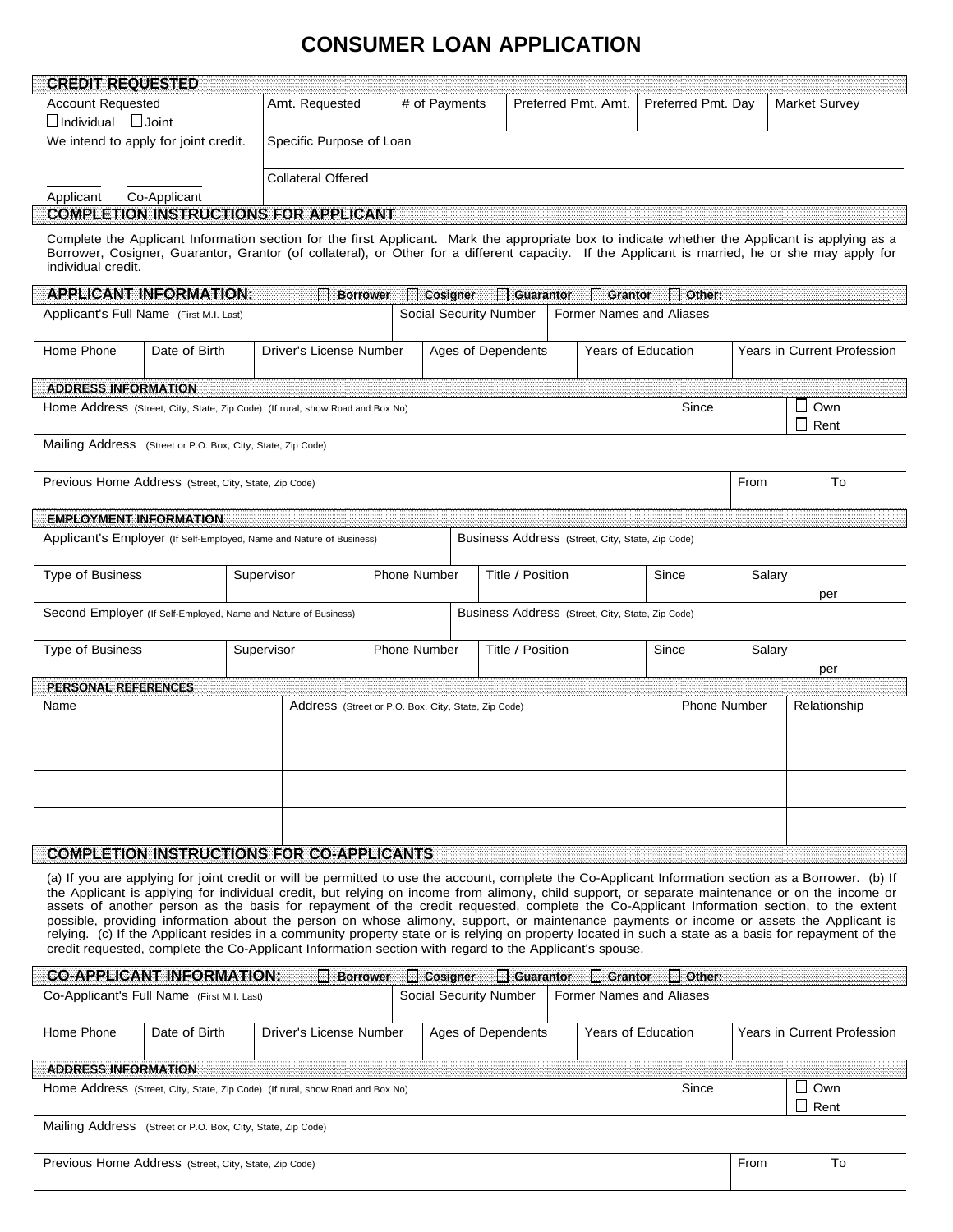| <b>EMPLOYMENT INFORMATION</b>                                                                                                                                        |                                 |                            |                                                                                                         |                                                                          |                                                                      |                                                          |                |        |                      |                        |              |
|----------------------------------------------------------------------------------------------------------------------------------------------------------------------|---------------------------------|----------------------------|---------------------------------------------------------------------------------------------------------|--------------------------------------------------------------------------|----------------------------------------------------------------------|----------------------------------------------------------|----------------|--------|----------------------|------------------------|--------------|
| Co-Applicant's Employer (If Self-Employed, Name and Nature of Business)                                                                                              |                                 |                            |                                                                                                         |                                                                          | Business Address (Street, City, State, Zip Code)                     |                                                          |                |        |                      |                        |              |
| <b>Type of Business</b>                                                                                                                                              |                                 | Supervisor                 |                                                                                                         | <b>Phone Number</b>                                                      | Title / Position                                                     |                                                          | Since          |        |                      | Salary                 | per          |
| Second Employer (If Self-Employed, Name and Nature of Business)                                                                                                      |                                 |                            |                                                                                                         |                                                                          | Business Address (Street, City, State, Zip Code)                     |                                                          |                |        |                      |                        |              |
| <b>Type of Business</b>                                                                                                                                              |                                 | Supervisor                 |                                                                                                         | <b>Phone Number</b>                                                      | Title / Position                                                     |                                                          | Since          |        |                      | Salary                 | per          |
| PERSONAL REFERENCES                                                                                                                                                  |                                 |                            |                                                                                                         |                                                                          |                                                                      |                                                          |                |        |                      |                        |              |
| Name                                                                                                                                                                 |                                 |                            |                                                                                                         | Address (Street or P.O. Box, City, State, Zip Code)                      |                                                                      |                                                          |                |        | <b>Phone Number</b>  |                        | Relationship |
|                                                                                                                                                                      |                                 |                            |                                                                                                         |                                                                          |                                                                      |                                                          |                |        |                      |                        |              |
|                                                                                                                                                                      |                                 |                            |                                                                                                         |                                                                          |                                                                      |                                                          |                |        |                      |                        |              |
| <b>QUESTIONS</b>                                                                                                                                                     |                                 |                            |                                                                                                         |                                                                          |                                                                      |                                                          |                |        |                      |                        |              |
| Applicant (1)                                                                                                                                                        | Co-Applicant (2)                |                            |                                                                                                         |                                                                          |                                                                      | Explanation (Please use an attached sheet if necessary.) |                |        |                      |                        |              |
| $\Box$ Yes<br>N <sub>o</sub>                                                                                                                                         | $\sqcup$ Yes                    | $\Box$ No<br>you?          | Are there any outstanding judgments against                                                             |                                                                          |                                                                      |                                                          |                |        |                      |                        |              |
| $\blacksquare$ No<br>$\sqcup$ Yes                                                                                                                                    | $\sqcup$ Yes                    | $\bigsqcup$ No             | Have you ever been declared bankrupt?                                                                   |                                                                          |                                                                      |                                                          |                |        |                      |                        |              |
| $\Box$ No<br>$\sqcup$ Yes                                                                                                                                            | $\sqcup$ Yes                    | _l No                      | Have you had property foreclosed upon or given<br>title or deed in lieu thereof in the last 7 years?    |                                                                          |                                                                      |                                                          |                |        |                      |                        |              |
| $\mathsf{\neg}$ Yes<br>$\blacksquare$ No                                                                                                                             | $\Box$ Yes                      | $\bigsqcup$ No             | Are you party to a lawsuit?                                                                             |                                                                          |                                                                      |                                                          |                |        |                      |                        |              |
| <b>INo</b><br>$\sqcup$ Yes                                                                                                                                           | $\sqcup$ Yes                    | $\Box$ No                  | Are you obligated on any loan resulting in<br>judgment, foreclosure or title transfer?                  |                                                                          |                                                                      |                                                          |                |        |                      |                        |              |
| $\Box$ No<br>$\sqcup$ Yes                                                                                                                                            | $\sqcup$ Yes                    | $\bigsqcup$ No             | Are you delinquent/in default on any Federal<br>debt, financial obligation, bond, or loan<br>guarantee? |                                                                          |                                                                      |                                                          |                |        |                      |                        |              |
| $\sqcup$ Yes<br>$\Box$ No                                                                                                                                            | $\sqcup$ Yes                    | $\bigsqcup$ No             | Are you obligated to pay alimony, child support,<br>or separate maintenance?                            |                                                                          |                                                                      |                                                          |                |        |                      |                        |              |
| $\Box$ Yes<br>$\blacksquare$ No                                                                                                                                      | $\Box$ Yes                      | $\Box$ No                  | Is any part of the down payment borrowed?                                                               |                                                                          |                                                                      |                                                          |                |        |                      |                        |              |
| Yes<br>N <sub>0</sub>                                                                                                                                                | $\Box$ Yes                      | $\blacksquare$ No          | Are you a co-maker or an endorser on a loan?                                                            |                                                                          |                                                                      |                                                          |                |        |                      |                        |              |
| N <sub>o</sub><br>Yes                                                                                                                                                | $\Box$ Yes                      | $\Box$ No                  | Have you ever had merchandise repossessed?                                                              |                                                                          |                                                                      |                                                          |                |        |                      |                        |              |
| <b>INo</b><br>$\sqcup$ Yes                                                                                                                                           | $\sqcup$ Yes                    | $\Box$ No                  | Have you ever been denied credit with this<br>lender?                                                   |                                                                          |                                                                      |                                                          |                |        |                      |                        |              |
| Yes<br>$\blacksquare$ No<br>Yes<br><b>No</b><br>$\Box$ Yes<br>$\Box$ No                                                                                              | Yes<br><b>Yes</b><br>$\Box$ Yes | No<br>l No<br>$\square$ No | Are you a U.S. citizen?                                                                                 | If no, are you a resident alien?<br>If no, are you a non-resident alien? |                                                                      |                                                          |                |        |                      |                        |              |
| PREVIOUS CREDIT REFERENCES                                                                                                                                           |                                 |                            |                                                                                                         |                                                                          |                                                                      |                                                          |                |        |                      |                        |              |
| Names Credit Listed In                                                                                                                                               |                                 | Loan Purpose               |                                                                                                         |                                                                          | <b>Creditor Name and Address</b>                                     |                                                          |                |        |                      | <b>Highest Balance</b> | Date Paid    |
|                                                                                                                                                                      |                                 |                            |                                                                                                         |                                                                          |                                                                      |                                                          | Account Number |        |                      |                        |              |
| $\Box$ App $\Box$ CoApp $\Box$ Other                                                                                                                                 |                                 |                            |                                                                                                         |                                                                          |                                                                      |                                                          |                |        | \$                   |                        |              |
| $\Box$ App $\Box$ CoApp $\Box$ Other                                                                                                                                 |                                 |                            |                                                                                                         |                                                                          |                                                                      |                                                          |                |        |                      |                        |              |
| $\Box$ App $\Box$ CoApp $\Box$ Other                                                                                                                                 |                                 |                            |                                                                                                         |                                                                          |                                                                      |                                                          |                |        |                      |                        |              |
| $\Box$ App $\Box$ CoApp $\Box$ Other                                                                                                                                 |                                 |                            |                                                                                                         |                                                                          |                                                                      |                                                          |                |        |                      |                        |              |
|                                                                                                                                                                      |                                 |                            |                                                                                                         |                                                                          |                                                                      |                                                          |                |        |                      |                        |              |
| SCHEDULE OF OTHER INCOME                                                                                                                                             |                                 |                            |                                                                                                         |                                                                          |                                                                      |                                                          |                |        |                      |                        |              |
| NOTICE: Alimony, child support or separate maintenance income need not be revealed if you do not wish to have it considered as a basis for repaying this obligation. |                                 |                            |                                                                                                         |                                                                          |                                                                      |                                                          |                |        |                      |                        |              |
| Alimony, child support, separate maintenance received under<br><b>PARTIES</b>                                                                                        | <b>INCOME TYPES:</b>            |                            | A=Alimony/Child Support                                                                                 | Court Order<br>B=Bonuses                                                 | Written Agreement<br>C=Commissions I=Interest & Dividends O=Overtime | Oral Understanding                                       |                | Other  | R=Retirement X=Other |                        |              |
| CoA Joint<br>Type                                                                                                                                                    | Description                     |                            |                                                                                                         |                                                                          |                                                                      |                                                          |                | Amount |                      | Frequency              |              |
| App                                                                                                                                                                  |                                 |                            |                                                                                                         |                                                                          |                                                                      |                                                          |                |        |                      |                        |              |
|                                                                                                                                                                      |                                 |                            |                                                                                                         |                                                                          |                                                                      |                                                          |                |        |                      |                        |              |
|                                                                                                                                                                      |                                 |                            |                                                                                                         |                                                                          |                                                                      |                                                          |                |        |                      |                        |              |
|                                                                                                                                                                      |                                 |                            |                                                                                                         |                                                                          |                                                                      |                                                          |                |        |                      |                        |              |
|                                                                                                                                                                      |                                 |                            |                                                                                                         |                                                                          |                                                                      |                                                          |                |        |                      |                        |              |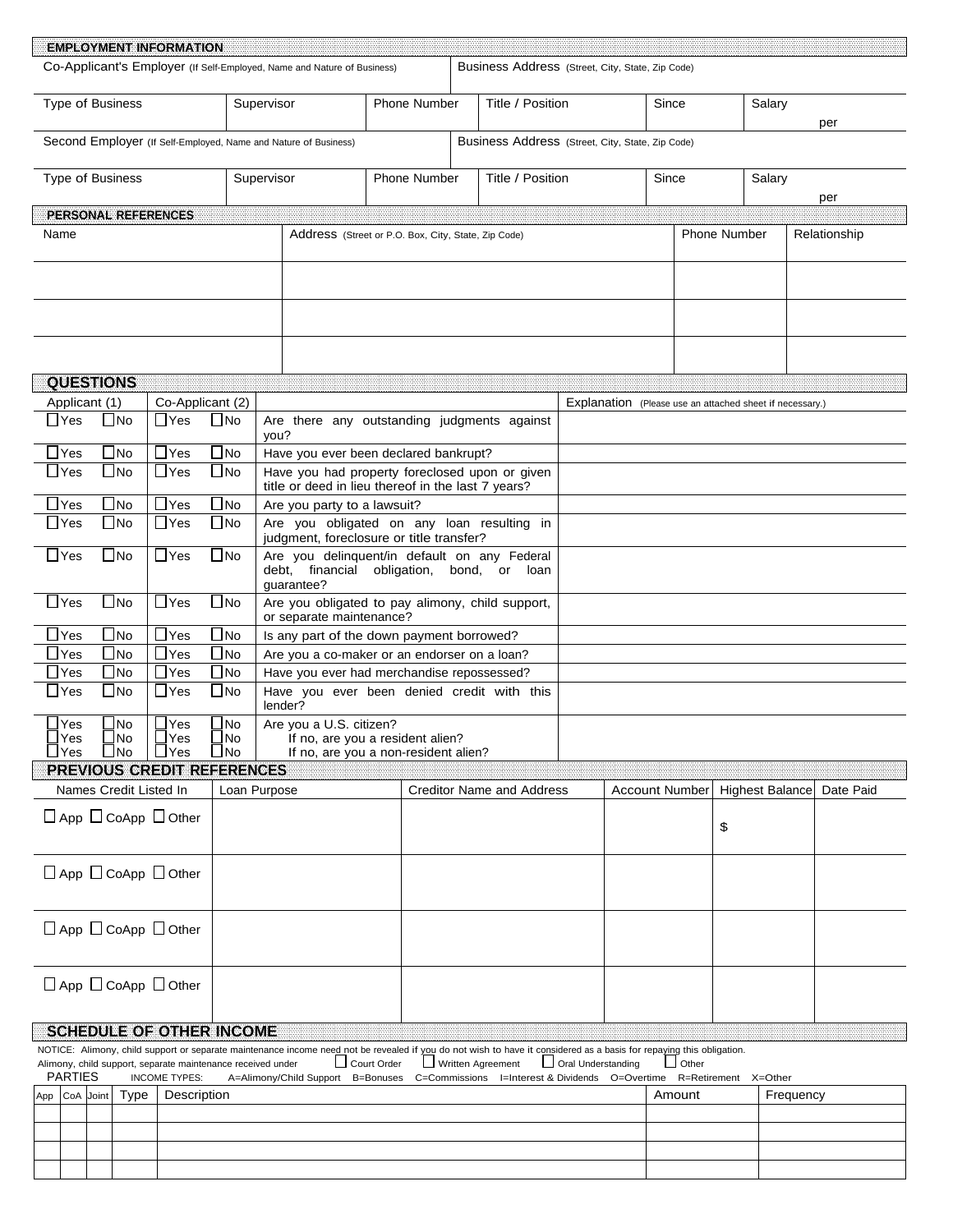|     |                |           |                          | SCHEDULE OF EXPENSES           |                                                                                                                                                                                                                                   |                                          |                    |                       |           |                                  |             |                      |                   |                                        |                   |                    |     |                    |
|-----|----------------|-----------|--------------------------|--------------------------------|-----------------------------------------------------------------------------------------------------------------------------------------------------------------------------------------------------------------------------------|------------------------------------------|--------------------|-----------------------|-----------|----------------------------------|-------------|----------------------|-------------------|----------------------------------------|-------------------|--------------------|-----|--------------------|
|     |                |           |                          | <b>EXPENSE TYPES:</b>          | D=Dues-Homeowner Association H=Hazard Insurance P=Private Mortgage Insurance R=Rent T=Taxes (Property) U=Utilities<br>A=Alimony/Child Support C=Child/Dependent Care E=Estimated Living Expenses F=Federal & State Taxes I=Insura |                                          |                    |                       |           |                                  |             |                      |                   |                                        |                   |                    |     |                    |
|     | <b>PARTIES</b> |           |                          |                                | M=Medical O=Other                                                                                                                                                                                                                 |                                          |                    |                       |           |                                  |             |                      |                   |                                        |                   |                    |     |                    |
| App |                | CoA Joint | Type                     | Description                    |                                                                                                                                                                                                                                   |                                          |                    |                       |           |                                  |             |                      | Amount            |                                        |                   | Frequency          |     |                    |
|     |                |           |                          |                                |                                                                                                                                                                                                                                   |                                          |                    |                       |           |                                  |             |                      |                   |                                        |                   |                    |     |                    |
|     |                |           |                          |                                |                                                                                                                                                                                                                                   |                                          |                    |                       |           |                                  |             |                      |                   |                                        |                   |                    |     |                    |
|     |                |           |                          |                                |                                                                                                                                                                                                                                   |                                          |                    |                       |           |                                  |             |                      |                   |                                        |                   |                    |     |                    |
|     |                |           |                          |                                |                                                                                                                                                                                                                                   |                                          |                    |                       |           |                                  |             |                      |                   |                                        |                   |                    |     |                    |
|     |                |           |                          |                                |                                                                                                                                                                                                                                   |                                          |                    |                       |           |                                  |             |                      |                   |                                        |                   |                    |     |                    |
|     |                |           |                          |                                |                                                                                                                                                                                                                                   |                                          |                    |                       |           |                                  |             |                      |                   |                                        |                   |                    |     |                    |
|     |                |           |                          |                                |                                                                                                                                                                                                                                   |                                          |                    |                       |           |                                  |             |                      |                   |                                        |                   |                    |     |                    |
|     |                |           |                          |                                | <b>SCHEDULE OF LIABILITIES (NON-REAL ESTATE)</b>                                                                                                                                                                                  |                                          |                    |                       |           |                                  |             |                      |                   |                                        |                   |                    |     |                    |
|     | <b>PARTIES</b> |           |                          | <b>LIABILITY TYPES:</b>        | A=Automobile Loans l=Installment/Revolving T=Third Party Obligations (As Co-Maker or Guarantor)                                                                                                                                   |                                          |                    |                       |           |                                  |             |                      |                   | O=Other                                |                   |                    |     |                    |
| App |                | CoA Joint | <b>Type</b>              | <b>Creditor Name</b>           |                                                                                                                                                                                                                                   |                                          |                    | <b>Account Number</b> |           | Original<br>Balance              |             | Current<br>Balance   |                   | Payments<br>Remaining                  | Payment<br>Amount |                    | Per |                    |
|     |                |           |                          |                                |                                                                                                                                                                                                                                   |                                          |                    |                       |           |                                  |             |                      |                   |                                        |                   |                    |     |                    |
|     |                |           |                          |                                |                                                                                                                                                                                                                                   |                                          |                    |                       |           |                                  |             |                      |                   |                                        |                   |                    |     |                    |
|     |                |           |                          |                                |                                                                                                                                                                                                                                   |                                          |                    |                       |           |                                  |             |                      |                   |                                        |                   |                    |     |                    |
|     |                |           |                          |                                | <b>SCHEDULE OF ASSETS (NON-REAL ESTATE)</b>                                                                                                                                                                                       |                                          |                    |                       |           |                                  |             |                      |                   |                                        |                   |                    |     |                    |
|     |                |           | <b>CASH / ACCOUNTS</b>   |                                |                                                                                                                                                                                                                                   |                                          |                    |                       |           |                                  |             |                      |                   |                                        |                   |                    |     |                    |
|     | <b>PARTIES</b> |           |                          | ACCOUNT TYPES:                 | C=Checking T=Time Certificate of Deposit I=IRA/SEP                                                                                                                                                                                |                                          |                    |                       |           | M=Money Market Account S=Savings |             |                      |                   | O=Other                                |                   |                    |     |                    |
| App |                | CoA Joint | <b>Type</b>              | Description                    |                                                                                                                                                                                                                                   | <b>Financial Institution</b>             |                    |                       |           |                                  |             |                      |                   | <b>Account Number</b>                  |                   | Current<br>Balance |     | Subject<br>to Debt |
|     |                |           |                          |                                |                                                                                                                                                                                                                                   |                                          |                    |                       |           |                                  |             |                      |                   |                                        |                   |                    |     |                    |
|     |                |           |                          |                                |                                                                                                                                                                                                                                   |                                          |                    |                       |           |                                  |             |                      |                   |                                        |                   |                    |     |                    |
|     |                |           |                          |                                |                                                                                                                                                                                                                                   |                                          |                    |                       |           |                                  |             |                      |                   |                                        |                   |                    |     |                    |
|     |                |           |                          |                                |                                                                                                                                                                                                                                   |                                          |                    |                       |           |                                  |             |                      |                   |                                        |                   |                    |     |                    |
|     |                |           | <b>STOCKS / BONDS</b>    |                                |                                                                                                                                                                                                                                   |                                          |                    |                       |           |                                  |             |                      |                   |                                        |                   |                    |     |                    |
| App |                | CoA Joint | Description              |                                |                                                                                                                                                                                                                                   | Broker / Company                         |                    |                       |           |                                  |             |                      |                   | <b>Account Number</b>                  |                   | Value              |     | Subject<br>to Debt |
|     |                |           |                          |                                |                                                                                                                                                                                                                                   |                                          |                    |                       |           |                                  |             |                      |                   |                                        |                   |                    |     |                    |
|     |                |           |                          |                                |                                                                                                                                                                                                                                   |                                          |                    |                       |           |                                  |             |                      |                   |                                        |                   |                    |     |                    |
|     |                |           |                          |                                |                                                                                                                                                                                                                                   |                                          |                    |                       |           |                                  |             |                      |                   |                                        |                   |                    |     |                    |
|     |                |           | <b>LIFE INSURANCE</b>    |                                |                                                                                                                                                                                                                                   |                                          |                    |                       |           |                                  |             |                      |                   |                                        |                   |                    |     |                    |
| App |                | CoA Joint | Description              |                                | Agent / Company Name                                                                                                                                                                                                              |                                          |                    | <b>Policy Number</b>  |           |                                  | Face Value  |                      | Net Cash<br>Value |                                        | Beneficiary       |                    |     | Subject<br>to Debt |
|     |                |           |                          |                                |                                                                                                                                                                                                                                   |                                          |                    |                       |           |                                  |             |                      |                   |                                        |                   |                    |     |                    |
|     |                |           |                          |                                |                                                                                                                                                                                                                                   |                                          |                    |                       |           |                                  |             |                      |                   |                                        |                   |                    |     |                    |
|     |                |           |                          |                                |                                                                                                                                                                                                                                   |                                          |                    |                       |           |                                  |             |                      |                   |                                        |                   |                    |     |                    |
|     |                |           |                          |                                |                                                                                                                                                                                                                                   |                                          |                    |                       |           |                                  |             |                      |                   |                                        |                   |                    |     |                    |
|     |                |           | <b>BUSINESSES OWNED</b>  | <b>Business Name</b>           |                                                                                                                                                                                                                                   |                                          |                    |                       |           |                                  |             |                      |                   |                                        |                   |                    |     | Subject<br>to Debt |
| App | CoA            | Joint     |                          |                                |                                                                                                                                                                                                                                   |                                          |                    |                       |           | Financial<br>Statement Date      |             | Date<br>Received     |                   |                                        | Value             |                    |     |                    |
|     |                |           |                          |                                |                                                                                                                                                                                                                                   |                                          |                    |                       |           |                                  |             |                      |                   |                                        |                   |                    |     |                    |
|     |                |           |                          |                                |                                                                                                                                                                                                                                   |                                          |                    |                       |           |                                  |             |                      |                   |                                        |                   |                    |     |                    |
|     |                |           |                          |                                |                                                                                                                                                                                                                                   |                                          |                    |                       |           |                                  |             |                      |                   |                                        |                   |                    |     |                    |
|     |                |           | <b>RETIREMENT FUNDS</b>  |                                |                                                                                                                                                                                                                                   |                                          |                    |                       |           |                                  |             |                      |                   |                                        |                   |                    |     |                    |
| App | CoA            | Joint     |                          |                                | Description of Retirement Plan                                                                                                                                                                                                    |                                          |                    |                       |           |                                  |             | Year Fully<br>Vested |                   |                                        | Value             |                    |     | Subject<br>to Debt |
|     |                |           |                          |                                |                                                                                                                                                                                                                                   |                                          |                    |                       |           |                                  |             |                      |                   |                                        |                   |                    |     |                    |
|     |                |           |                          |                                |                                                                                                                                                                                                                                   |                                          |                    |                       |           |                                  |             |                      |                   |                                        |                   |                    |     |                    |
|     |                |           |                          |                                |                                                                                                                                                                                                                                   |                                          |                    |                       |           |                                  |             |                      |                   |                                        |                   |                    |     |                    |
|     |                |           |                          |                                |                                                                                                                                                                                                                                   |                                          |                    |                       |           |                                  |             |                      |                   |                                        |                   |                    |     |                    |
|     |                |           | <b>PERSONAL PROPERTY</b> |                                |                                                                                                                                                                                                                                   |                                          |                    |                       |           |                                  |             |                      |                   |                                        |                   |                    |     |                    |
|     | <b>PARTIES</b> |           | Type                     | PROPERTY TYPES:<br>Description | A=Automobiles                                                                                                                                                                                                                     | B=Boats & Recreational Vehicles<br>Value | Subject<br>to Debt | C=Collectibles        |           |                                  | <b>Type</b> | Description          |                   | H=Household Goods M=Manufactured Homes |                   | O=Other<br>Value   |     | Subject<br>to Debt |
| App | CoA            | Joint     |                          |                                |                                                                                                                                                                                                                                   |                                          |                    | App                   | CoA Joint |                                  |             |                      |                   |                                        |                   |                    |     |                    |